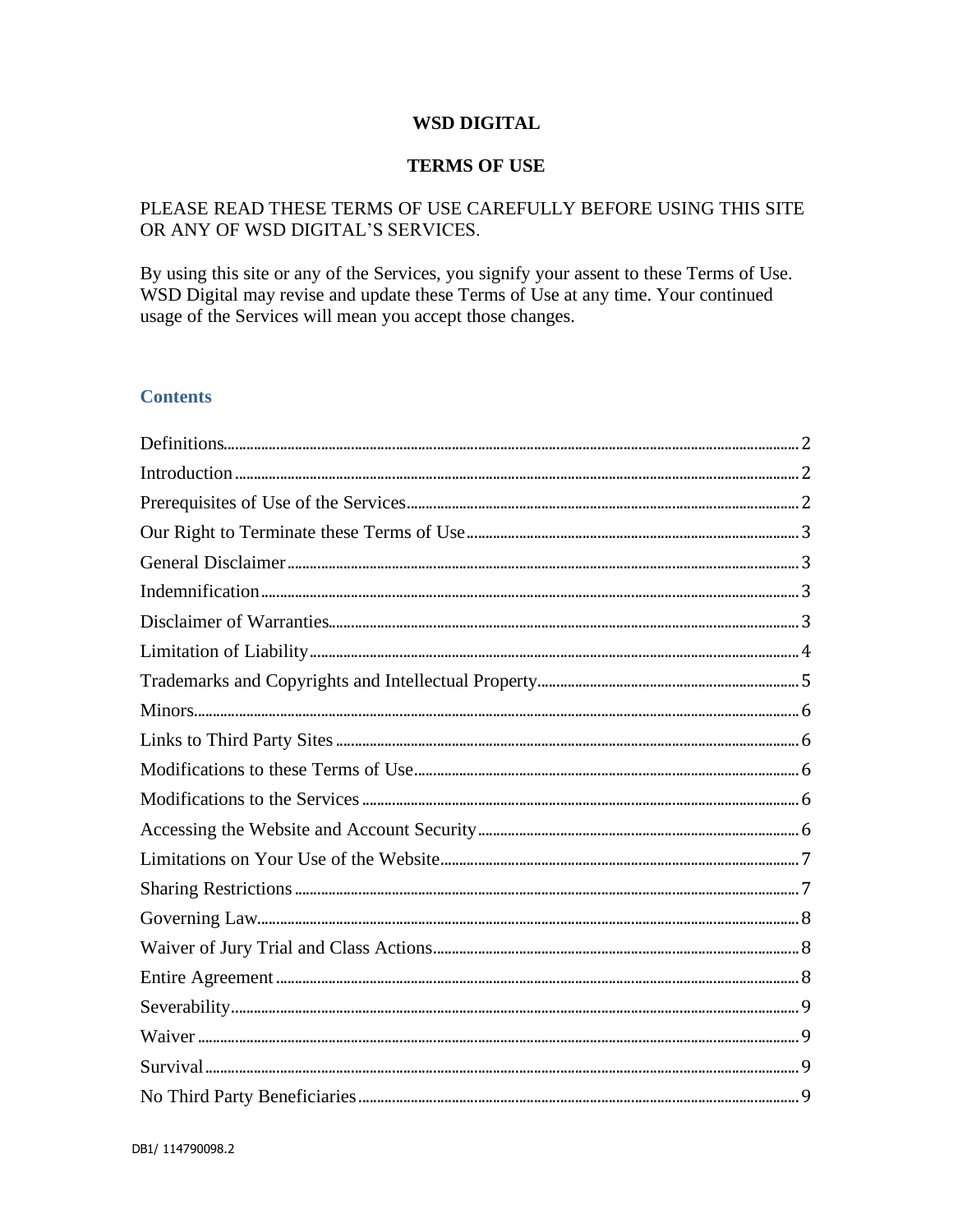# <span id="page-1-0"></span>**Definitions**

**"WSD Digital," "Company," "we," "us,"** or **"our"** means WSD Digital, LLC.

"**Services**" means the WSD Digital website, portal, software, and related tools and services provided by WSD Digital.

**"Partners"** means affiliates, partners, consultants, officers, directors, employees, contractors, advisors, and agents.

**"Self-Reported Data**" means any data you provide about yourself through surveys, forms, features or applications of the Services.

"**Personal Data**" means data that personally identifies you, or data that is combined with data that personally identifies you, including Registration Data (as defined in the Privacy Policy [link to Policy]) and Self-Reported Data. Personal Data also includes identifying data that you authorize us to receive from third parties, such as health care providers.

## <span id="page-1-1"></span>**Introduction**

Please read this Terms of Use and our Privacy Policy carefully before using the Services. By accessing, using, or signing up for the Services, you accept the terms of these agreements.<sup>1</sup> These Terms of Use and our Privacy Policy [link to Policy] apply to all Services provided by WSD Digital, independent of format or method of acquisition.

## <span id="page-1-2"></span>**Prerequisites of Use of the Services**

Before using any of the Services you must meet the following prerequisites:

- 1. You may only use the Services and accept the Terms of Use or Privacy Policy if (1) you are of sufficient legal age to form a binding contract with WSD Digital, and (2) you are not a person barred from receiving the Services under the laws of the jurisdiction in which you are resident or from which you use the Services.
- 2. In addition to the conditions above, if you create a WSD Digital account you must be eighteen (18) years of age or older to agree to these Terms of Use and Privacy Policy on behalf of yourself or those for whom you have legal authority to agree.
- 3. You agree to, and acknowledge the following:

 $1$  NTD: Consider affirmative acceptance by the user (i.e. clicking an "Accept" box at the end of each policy).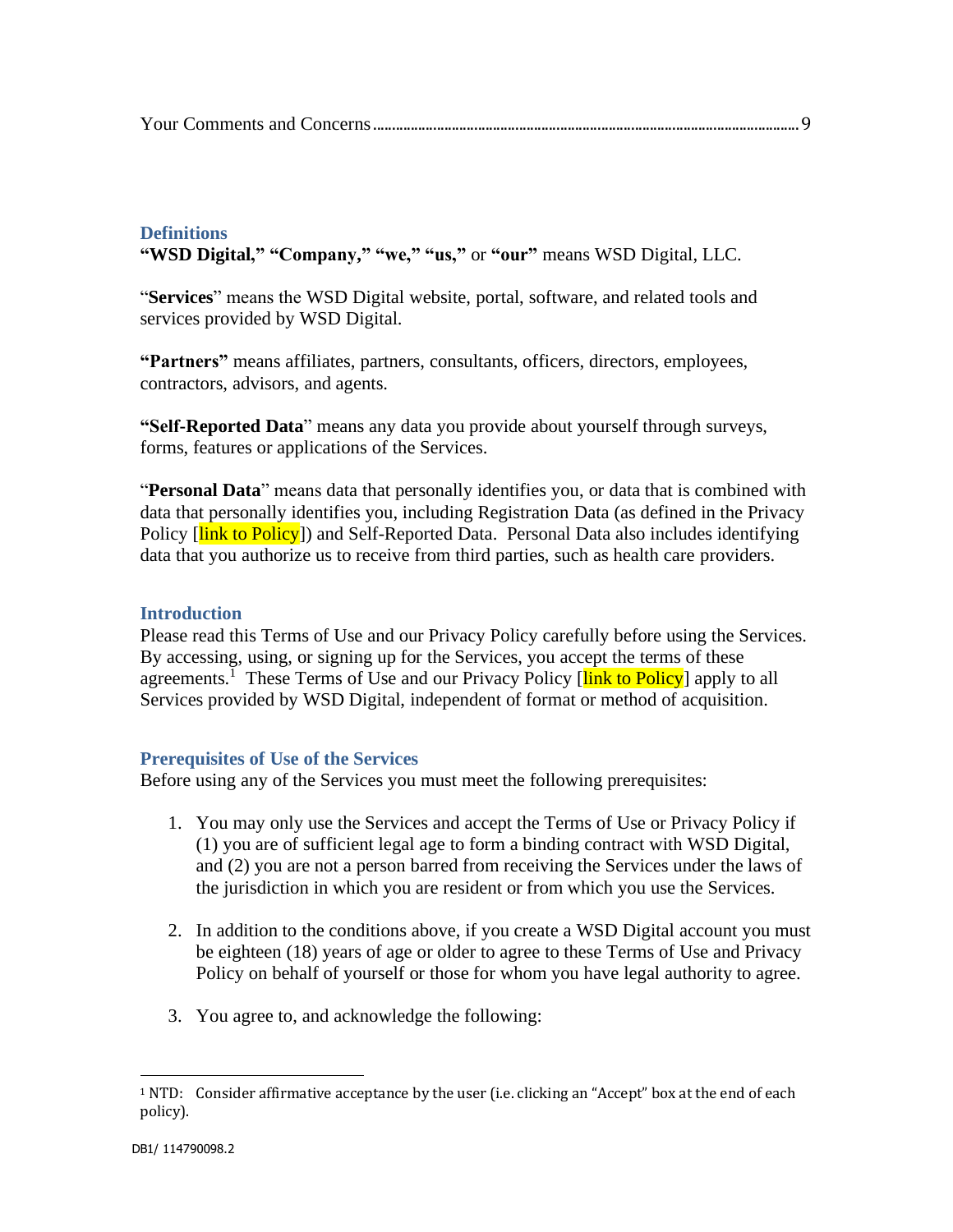- a. You acknowledge that we accept no responsibility for any consequences resulting from your sharing your Self-Reported Data.
- b. You understand that all your Personal Data will be stored in WSD Digital databases and will be processed in accordance with the WSD Digital Privacy Policy. [Link to Privacy Policy here]
- c. You understand that by providing Self-Reported Data, you acquire no rights in any materials and data that may be developed by WSD Digital or its Partners. You specifically understand that you will not receive compensation for providing your Self-Reported Data or your use of the Services.

# <span id="page-2-0"></span>**Our Right to Terminate these Terms of Use**

You agree that if you breach any term of these Terms of Use, including the foregoing representations, WSD Digital has the right at any time to suspend or terminate your account and refuse to provide you access or use of the Services (or any portion thereof).

# <span id="page-2-1"></span>**Indemnification**

You agree to indemnify, defend and hold harmless WSD Digital and its Partners from and against all claims, losses, liability, expenses, damages, judgments, awards and costs (including reasonable attorney's fees), related to or arising from (i) any breach of these Terms of Use or (ii) your access to, use or misuse of the Services or any material or data posted, provided, transmitted, or otherwise made available by you, a third party or WSD Digital or its Partners on or through the Services.

WSD Digital reserves the right to assume the exclusive defense and control of any matter which is subject to indemnification under this section. In such case, you agree to cooperate with any reasonable requests assisting WSD Digital's defense of such matter.

# <span id="page-2-2"></span>**Geographic Restrictions**

The owner of the Services is based in the State of Connecticut in the United States. We provide the Services for use only by persons located in the United States. We make no claims that the Services or any of its content is accessible or appropriate outside of the United States. Access to the Services may not be legal by certain persons or in certain countries. If you access the Services from outside the United States, you do so on your own initiative and are responsible for compliance with local laws.

## **Disclaimer of Warranties**

USE OF THE WEBSITE AND THE SERVICES IS AT YOUR SOLE RISK. YOU ASSUME FULL RESPONSIBILITY FOR ALL RISKS ASSOCIATED THEREWITH. ALL DATA, CONTENT, PRODUCTS OR SERVICES CONTAINED ON OR PROVIDED THROUGH THIS WEBSITE ARE PROVIDED "AS IS" AND "AS AVAILABLE," WITHOUT ANY WARRANTIES OR CONDITIONS. THE COMPANY AND ITS PARTNERS RESERVE THE RIGHT, IN THEIR SOLE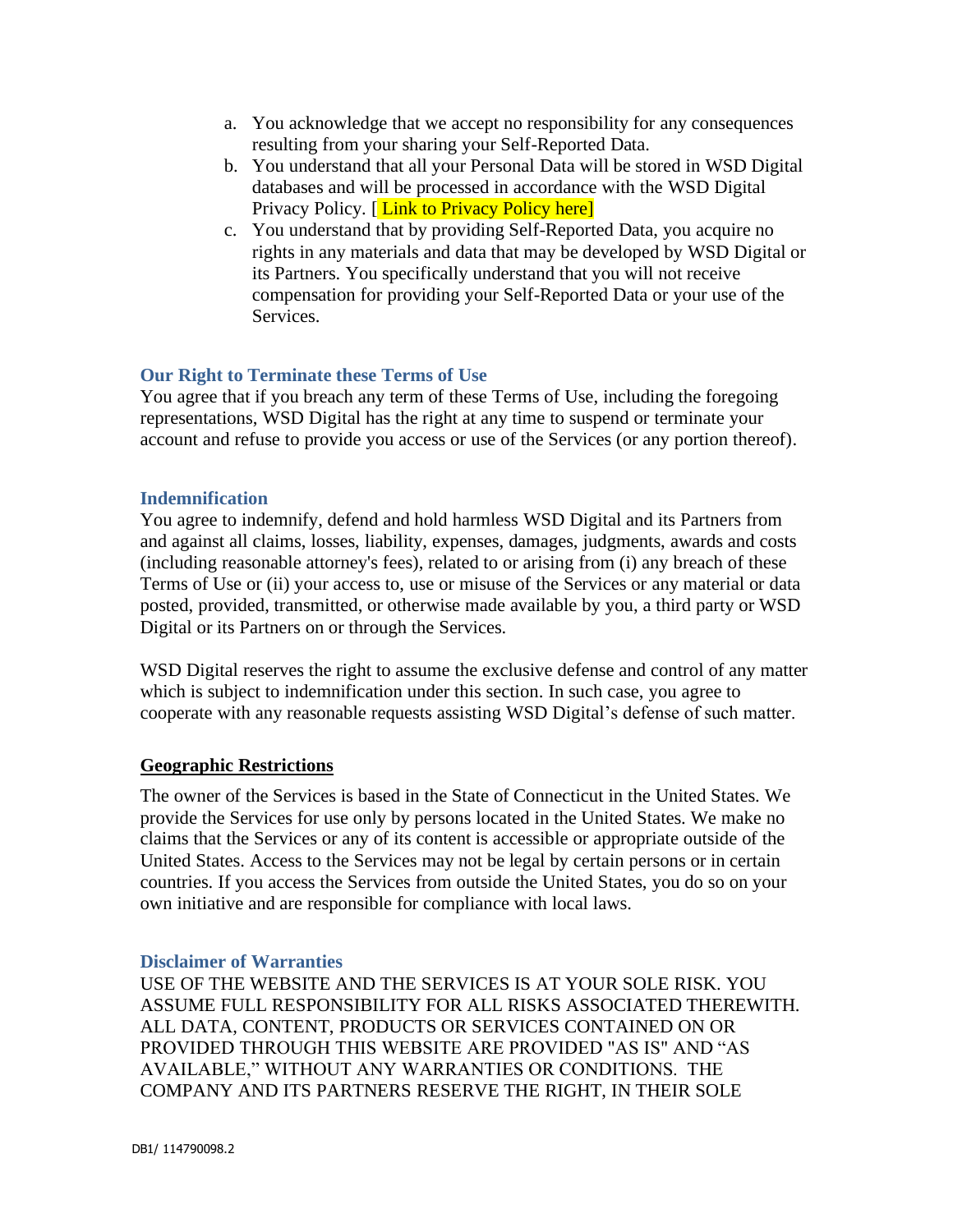DISCRETION AND WITHOUT ANY OBLIGATION, TO CORRECT ANY ERROR OR OMISSIONS IN ANY PORTION OF OUR WEBSITE, WITH OR WITHOUT NOTICE TO YOU.

TO THE FULLEST EXTENT PERMISSIBLE UNDER APPLICABLE LAW WSD DIGITAL AND ITS PARTNERS HEREBY DISCLAIM ALL REPRESENTATIONS AND WARRANTIES, EXPRESS OR IMPLIED, STATUTORY OR OTHERWISE. THESE INCLUDE, BUT ARE NOT LIMITED TO, WARRANTIES OF MERCHANTABILITY, FITNESS FOR A PARTICULAR PURPOSE, TITLE AND NON-INFRINGEMENT. YOU UNDERSTAND THAT WE CANNOT AND DO NOT GUARANTEE OR WARRANT THAT FILES AVAILABLE FOR DOWNLOADING FROM THE INTERNET OR THAT THE WSD DIGITAL WEBSITE OR THE SERVICES WILL BE FREE FROM VIRUSES, MALWARE OR OTHER DESTRUCTIVE CODE. WE WILL NOT BE LIABLE FOR ANY LOSS OR DAMAGE CAUSED BY ANY TECHNOLOGICALLY HARMFUL MATERIAL THAT MAY INFECT YOUR COMPUTER EQUIPMENT, COMPUTER PROGRAMS, DATA OR OTHER PROPRIETARY MATERIAL DUE TO YOUR USE OF THE WEBSITE OR ON ANY WEBSITE LINKED TO IT.

WITHOUT LIMITING THE FOREGOING, WSD DIGITAL AND ITS PARTNERS MAKE NO WARRANTY AS TO THE SECURITY, RELIABILITY, AVAILABILITY, ACCURACY, QUALITY, TIMELINESS, USEFULNESS, ADEQUACY, COMPLETENESS OR SUITABILITY OF THE SERVICES AND DATA RETRIEVED FROM THEM. WSD DIGITAL AND ITS PARTNERS ASSUME NO RESPONSIBILITY FOR COMPLETENESS, ERRORS OR OMISSIONS IN THE DATA, SERVICES OR DOCUMENTS WHICH ARE REFERENCED BY OR LINKED TO THIS WEBSITE.

THE FOREGOING DOES NOT AFFECT ANY WARRANTIES WHICH CANNOT BE EXCLUDED OR LIMITED UNDER APPLICABLE LAW.

## <span id="page-3-0"></span>**Limitation of Liability**

IN NO EVENT SHALL WSD DIGITAL OR ITS PARTNERS BE LIABLE FOR ANY SPECIAL, PUNITIVE, INDIRECT, INCIDENTAL OR CONSEQUENTIAL DAMAGES, INCLUDING BUT NOT LIMITED TO PERSONAL INJURY, WRONGFUL DEATH, LOSS OF GOODWILL, LOSS OF USE, EMOTIONAL DISTRESS, LOSS OF PROFITS, INTERRUPTION OF SERVICE OR LOSS OF DATA, WHETHER IN ANY ACTION IN WARRANTY, CONTRACT, TORT OR ANY OTHER THEORY OF LIABILITY (INCLUDING, BUT NOT LIMITED TO NEGLIGENCE OR FUNDAMENTAL BREACH), OR OTHERWISE ARISING OUT OF OR IN ANY WAY CONNECTED WITH THE USE OF, RELIANCE ON, OR THE INABILITY TO USE, THE SERVICES. WE SHALL NOT BE SUBJECT TO LIABILITY FOR THE TRUTH, ACCURACY, RELIABILITY, TIMELINESS OR COMPLETENESS OF THE CONTENT OR ANY OTHER DATA CONVEYED TO THE USER OR FOR ERRORS, MISTAKES OR OMISSIONS THEREIN OR FOR ANY DELAYS OR INTERRUPTIONS OF THE DATA OR DATA STREAM FROM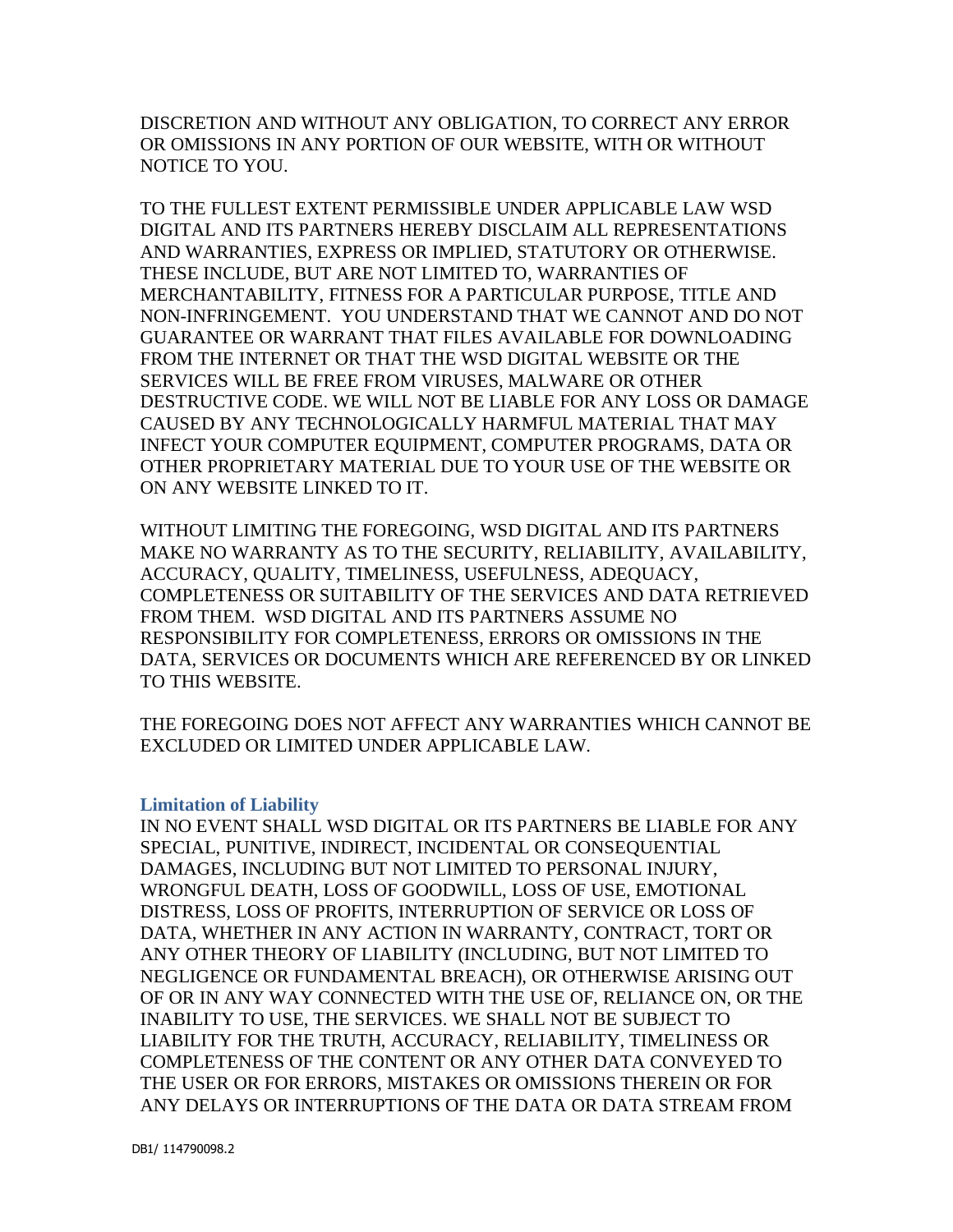# WHATEVER CAUSE. YOU AGREE THAT YOUR USE OF THE SERVICES IS AT YOUR OWN RISK. YOUR SOLE REMEDY FOR DISSATISFACTION WITH THE SERVICES IS TO STOP USING THE SERVICES.

TO THE EXTENT ANY OF THE ABOVE LIMITATIONS OF LIABILITY ARE RESTRICTED BY APPLICABLE FEDERAL, STATE OR LOCAL LAW, SUCH LIMITATIONS SHALL NOT APPLY TO THE EXTENT OF SUCH RESTRICTIONS.

# <span id="page-4-0"></span>**Trademarks and Copyrights and Intellectual Property**

The Company name, the Company logo and all related names, logos, product and service names, designs and slogans are trademarks of WSD Digital. You must not use such marks without the prior written permission of WSD Digital.

The Services and its entire contents, features and functionality (including but not limited to all data, software, code, HTML, text, displays, images, graphics, artwork, photographs, video and audio, and the design, selection and arrangement thereof), are owned by WSD Digital and are protected by United States and international copyright, trademark, patent, trade secret and other intellectual property or proprietary rights laws. Any reproduction, copying or redistribution of any WSD Digital names, marks, logos or owned material is prohibited without prior written permission and associated fees. No right, title, or interest in or to the Services or any content connected with the Services is transferred to you, and all rights not expressly granted are reserved by the Company.

These Terms of Use grant you a personal, non-commercial, revocable, non-transferable, world-wide, non-assignable license to use the website. You agree not to reproduce, retransmit, distribute, disseminate, sell, publish, broadcast, or circulate the data owned by WSD Digital, or received from any other party or individual through the website to anyone, including but not limited to others in your organization, except that you may download or print a single copy of the content on WSD Digital's website for your personal, non-commercial use only. If you wish to make any use of material on the website other than that set out in this section, please address your request to: [info@wsddigital.com.](mailto:info@wsddigital.com) Any use of the Services not expressly permitted by these Terms of Use is a breach of these Terms of Use and may violate copyright, trademark and other laws. If you print, copy, modify, download, or otherwise use or provide any other person with access to the Services in breach of the Terms of Use, your right to use the Services will stop immediately and you must, at our option, return or destroy any copies of materials you have made.

You agree to grant us a revocable, perpetual, world-wide, assignable, and transferable commercial license to use your Data to provide you with our Services and otherwise perform our obligations under this Terms of Use. If you wish to revoke this license, you must email us at [info@wsddigital.com](mailto:info@wsddigital.com) not less than ten (10) days before you intend to make the revocation effective.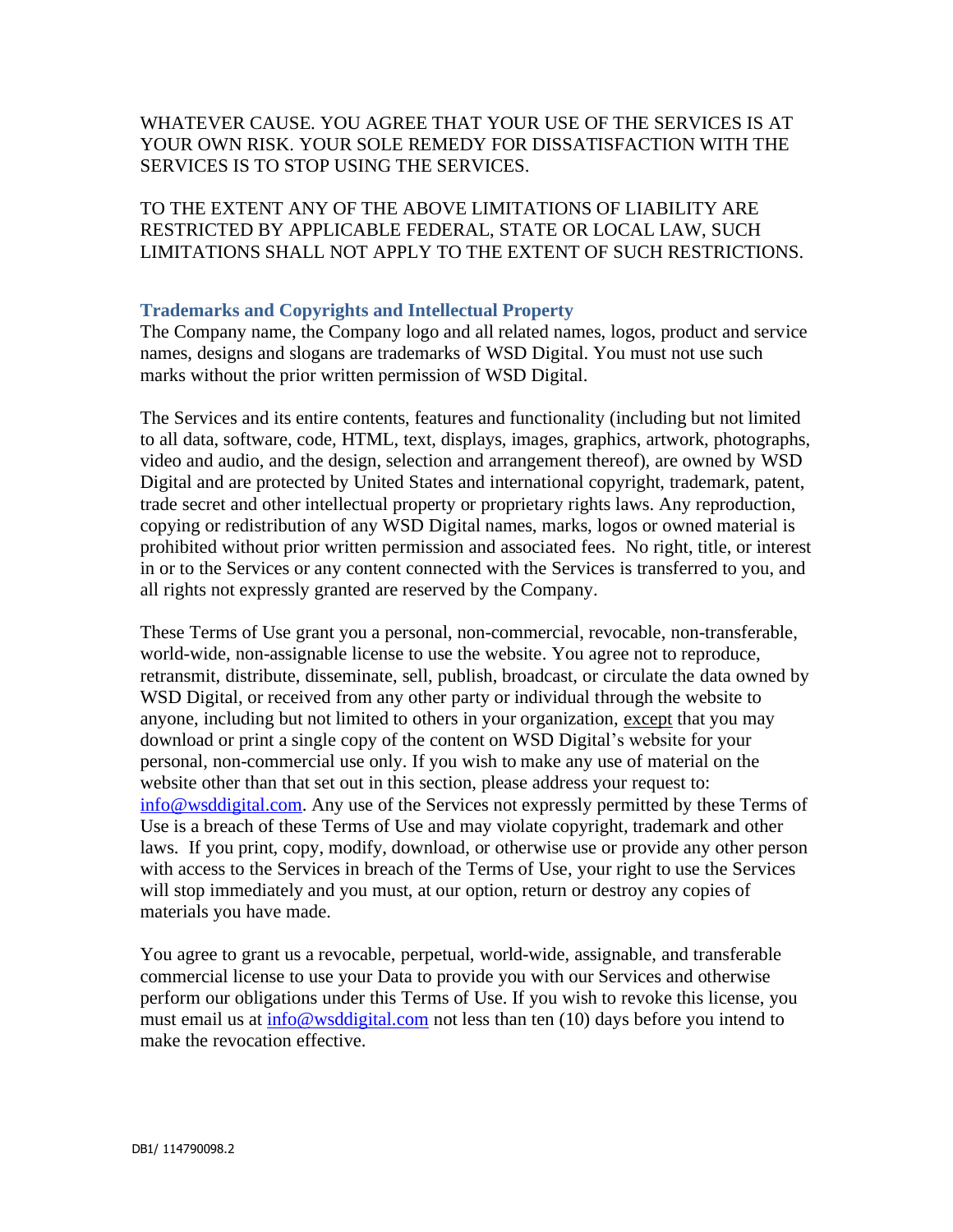### <span id="page-5-0"></span>**Minors**

<span id="page-5-1"></span>Our website is not intended to be accessed by minors under the age of 13 years. If you are aware that a minor under age 13 has accessed our website, or provided any Personal Data, contact us immediately at  $\frac{info@wsddigital.com}{implies}$ .

#### **Third Party Sites**

The Services may contain links to third party websites that are not under the control of WSD Digital or its Partners (the "Third Party Websites"). The Third Party Websites are provided solely as a convenience and do not imply an endorsement or recommendation by WSD Digital. Use of any Third Party Websites are governed by their own terms of use and privacy policies and WSD Digital is not responsible for and does not make any representations regarding the content or accuracy of materials on such Third Party Websites. Accordingly, WSD Digital is not responsible for the accuracy, copyright compliance, legality or legitimacy of material contained in Third Party Websites which may be accessible via a hyperlink to or from this web site or for the hyperlink itself. WSD Digital does not make any representations or warranties as to the security of any data you might be requested to give any Third Party Website, and you hereby irrevocably waive any claim against WSD Digital with respect to such Third Party Websites.

## <span id="page-5-2"></span>**Modifications to these Terms of Use**

We may, without advance notice, supplement or change these Terms of Use at any time. Any changes made to these Terms of Use will be effective as soon as they are posted on WSD Digital's website. By accessing or using the Services, you agree to be bound by all the terms and conditions of these Terms of Use as posted on the WSD Digital's website at the time of your access or use. It is your sole responsibility to review the Terms of Use regularly so that you are aware of any changes to the Terms of Use, ensuring all persons who access the Services through your internet connection are aware of the Terms of Use and comply with them, and ensuring we have an up-to-date active and deliverable email address for you. If any change to these Terms of Use is not acceptable to you, your sole remedy is to cease accessing, browsing and otherwise using the website.

#### <span id="page-5-3"></span>**Modifications to the Services**

We may update the content on the Services from time to time, but its content is not necessarily complete or up-to-date. Any materials provided or published in connection with the Services may be out-of-date at any given time, and we are under no obligation to update such materials.

#### <span id="page-5-4"></span>**Accessing the Website and Account Security**

To access the Services or some of the resources it offers, you may be asked to provide certain registration details or other data. It is a condition of your use of the Services that all the data you provide on the Services is correct, current and complete. You agree that all data you provide in connection with the Services or otherwise, including but not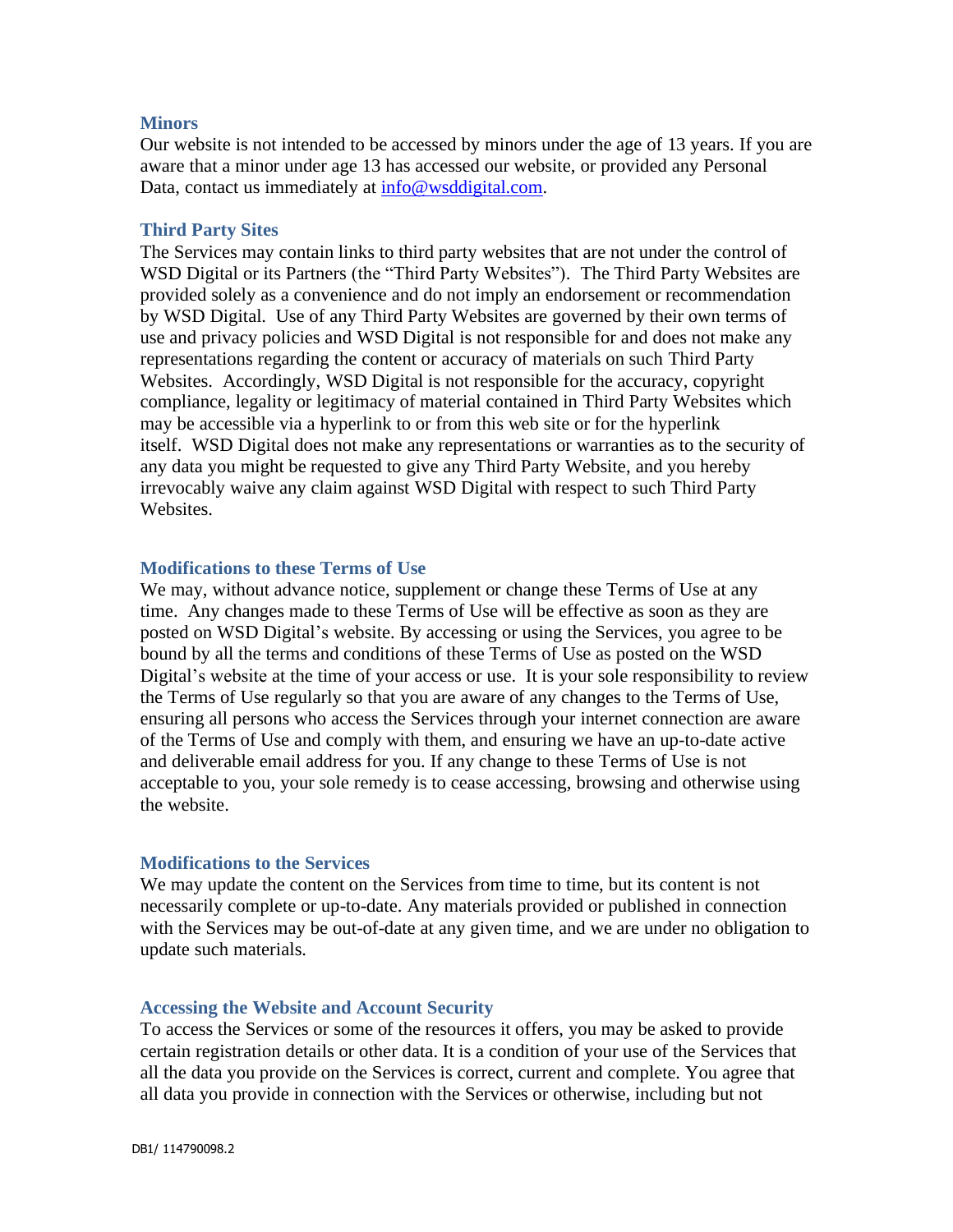limited to through the use of any interactive features of the Services, is governed by our Privacy Policy and you consent to all actions we take with respect to your data consistent with our Privacy Policy [link here].

If you choose, or are provided with, a user name, password or any other piece of data as part of our security procedures, you must treat such data as confidential, and you must not disclose it to any other person or entity. You also acknowledge that your account is personal to you and you agree not to provide any other person with access to your account or portions of it using your user name, password or other security data. You agree to notify us immediately of any unauthorized access to or use of your user name or password or any other breach of security. If you are a registered user, you agree to log out from your account at the end of each session. You should use particular caution when accessing your account from a public or shared computer so that others are not able to view or record your password or other personal data.

We have the right to disable any user name, password or other identifier, whether chosen by you or provided by us, at any time if in our opinion you have violated any provision of these Terms of Use.

## <span id="page-6-0"></span>**Limitations on Your Use of the Website**

You agree not to access or use the Services in an unlawful way, for any unlawful purpose or for any purposes other than its intended purposes. You agree not to: (a) post or transmit any data which is libelous, defamatory, obscene, fraudulent, false or contrary to the ownership or intellectual property rights of any other person, or attempts to impersonate the Company (b) take any action that imposes an unreasonable load on the Services' infrastructure or otherwise restricts or inhibits anyone's use or enjoyment of the Services, (c) use any device, software or routine to interfere or attempt to interfere with the proper working of the Services or any activity being conducted in connection with the Services, including any virus, worm, Trojan horse or other code which is contaminating or destructive to the files or programs of the Services, (d) attempt to decipher, decompile, disassemble, gain unauthorized access to, or reverse engineer any of the software comprising or making up the Services, (e) delete or alter any material posted on the website (f) use the Services in any way that violates any applicable federal, state, local or international law or regulation (including, without limitation, any laws regarding the export of data or software to and from the United States or other countries). WSD Digital reserves the right to delete any data provided by you that it deems in its sole discretion fraudulent, abusive, defamatory, or obscene or in violation of a copyright, trademark or other intellectual property or ownership right of any other person.

# <span id="page-6-1"></span>**Sharing Restrictions**

Users may not access the accounts, Personal Data or Technical Data (as defined in the Privacy Policy [link here]) of any other user (with the exception of data in Blogs or Testimonials).

Any data you post to the website ("User Contribution") will be considered non-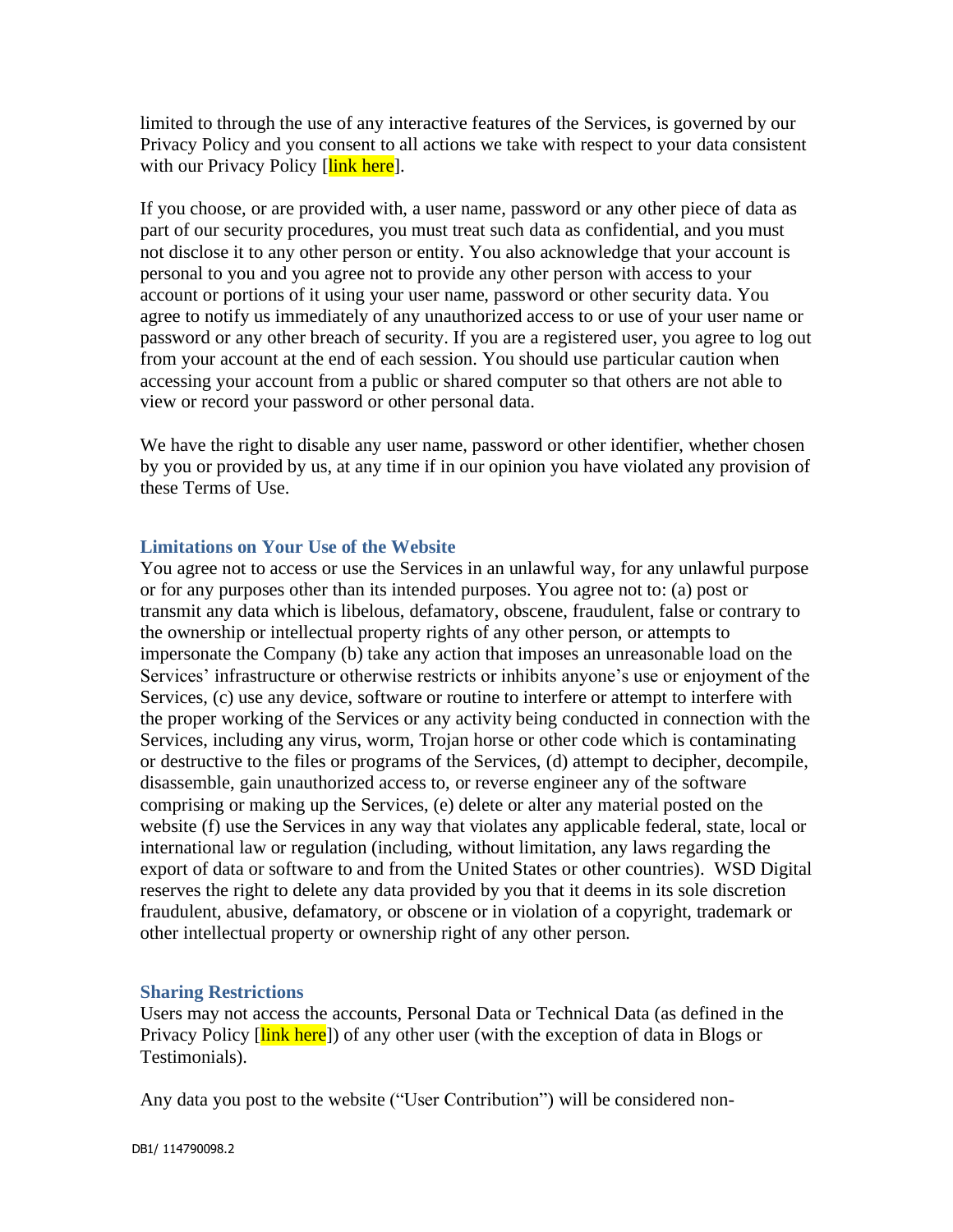confidential and non-proprietary. By providing any User Contribution on the Website, you grant us, our Partners, and our respective licensees, successors, and assigns the right to use, reproduce, modify, perform, display, distribute, and otherwise disclose to third parties any such material for any purpose/according to your account settings.

#### <span id="page-7-0"></span>**Governing Law**

These Terms of Use shall be governed by the laws of the State of Connecticut, without regard to its conflict of laws principles, and where applicable, the laws of the United States. You agree that New Haven County, Connecticut shall be the sole and exclusive venue for any legal action or proceeding between WSD Digital and you for any purpose concerning this Terms of Use or the website. You waive any jurisdictional, venue or inconvenient forum objections to such courts. Any cause of action or claim you may have with respect to the use of the WSD Digital website or these Terms of Use must be commenced within one (1) year after it arises, except to the extent such limitation is not enforceable.

#### <span id="page-7-1"></span>**Waiver of Jury Trial and Class Actions**

BY ENTERING INTO THESE TERMS OF USE, YOU ACKNOWLEDGE AND AGREE TO WAIVE CERTAIN RIGHTS TO LITIGATE DISPUTES IN COURT, TO RECEIVE A JURY TRIAL OR TO PARTICIPATE AS A PLAINTIFF OR AS A CLASS MEMBER IN ANY CLAIM ON A CLASS OR CONSOLIDATED BASIS OR IN A REPRESENTATIVE CAPACITY. YOU AGREE THAT ANY ARBITRATION WILL BE CONDUCTED ON AN INDIVIDUAL BASIS AND NOT A CONSOLIDATED, CLASS-WIDE OR REPRESENTATIVE BASIS AND THE ARBITRATOR SHALL HAVE NO AUTHORITY TO PROCEED WITH ARBITRATION ON A CLASS OR REPRESENTATIVE BASIS. THE ARBITRATOR MAY AWARD INJUNCTIVE RELIEF ONLY IN FAVOR OF THE INDIVIDUAL PARTY SEEKING RELIEF AND ONLY TO THE EXTENT NECESSARY TO PROVIDE RELIEF WARRANTED BY THAT PARTY'S INDIVIDUAL CLAIM. IF FOR ANY REASON THE ARBITRATION CLAUSE SET FORTH IN THESE TERMS OF USE IS DEEMED INAPPLICABLE OR INVALID, OR TO THE EXTENT THE ARBITRATION CLAUSE ALLOWS FOR LITIGATION OF DISPUTES IN COURT, YOU WAIVE, TO THE FULLEST EXTENT ALLOWED BY LAW, ANY RIGHT TO PURSUE OR TO PARTICIPATE AS A PLAINTIFF OR AS A CLASS MEMBER IN ANY CLAIM ON A CLASS OR CONSOLIDATED BASIS OR IN A REPRESENTATIVE CAPACITY.

#### <span id="page-7-2"></span>**Entire Agreement**

These Terms of Use and our Privacy Policy constitute the sole and entire agreement between you and WSD Digital with respect to the Services and supersede all prior and contemporaneous understandings, agreements, representations and warranties, both written and oral, with respect to the Services.